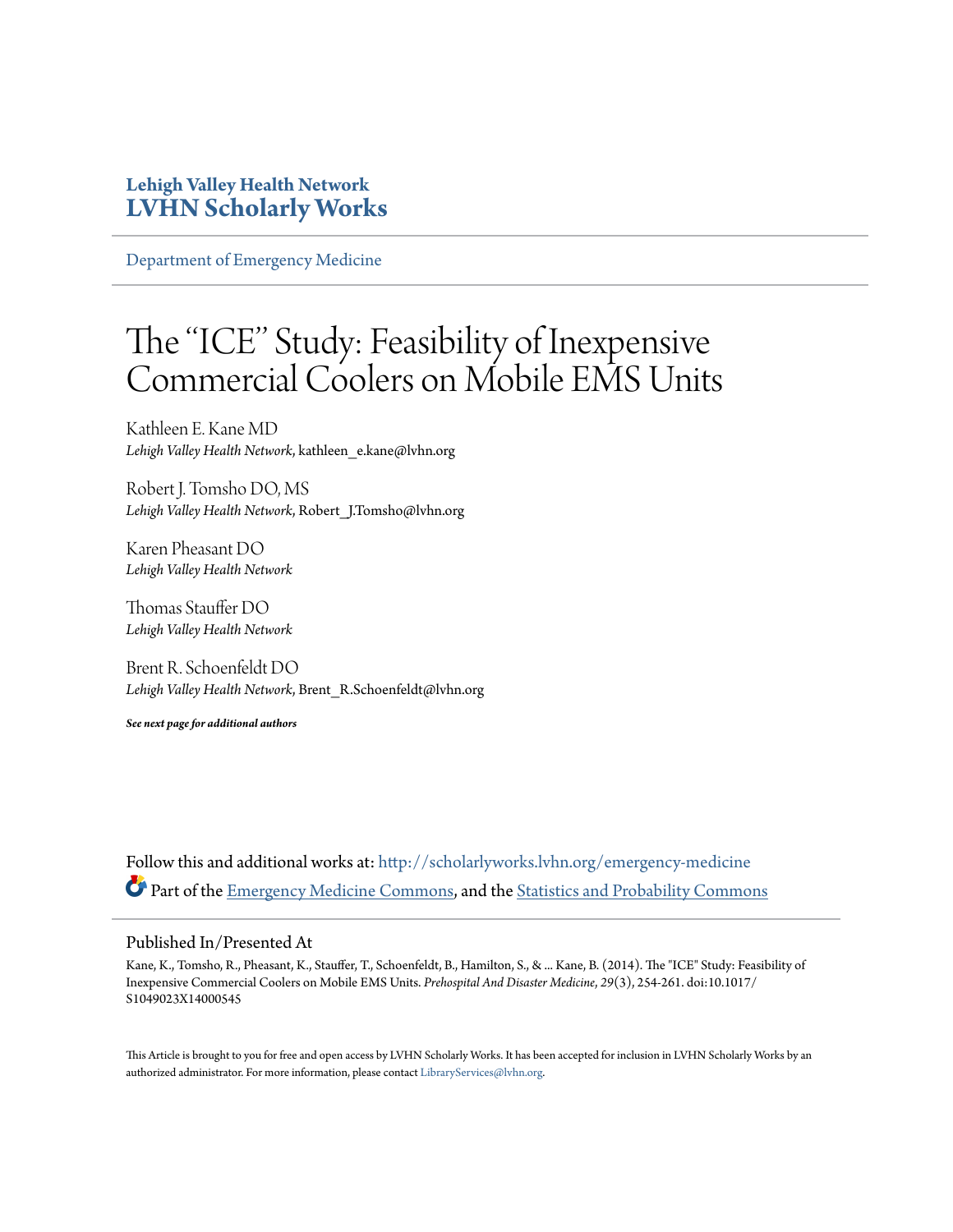#### **Authors**

Kathleen E. Kane MD; Robert J. Tomsho DO, MS; Karen Pheasant DO; Thomas Stauffer DO; Brent R. Schoenfeldt DO; Scott Hamilton DO; Travis Kain DO; and Bryan G. Kane MD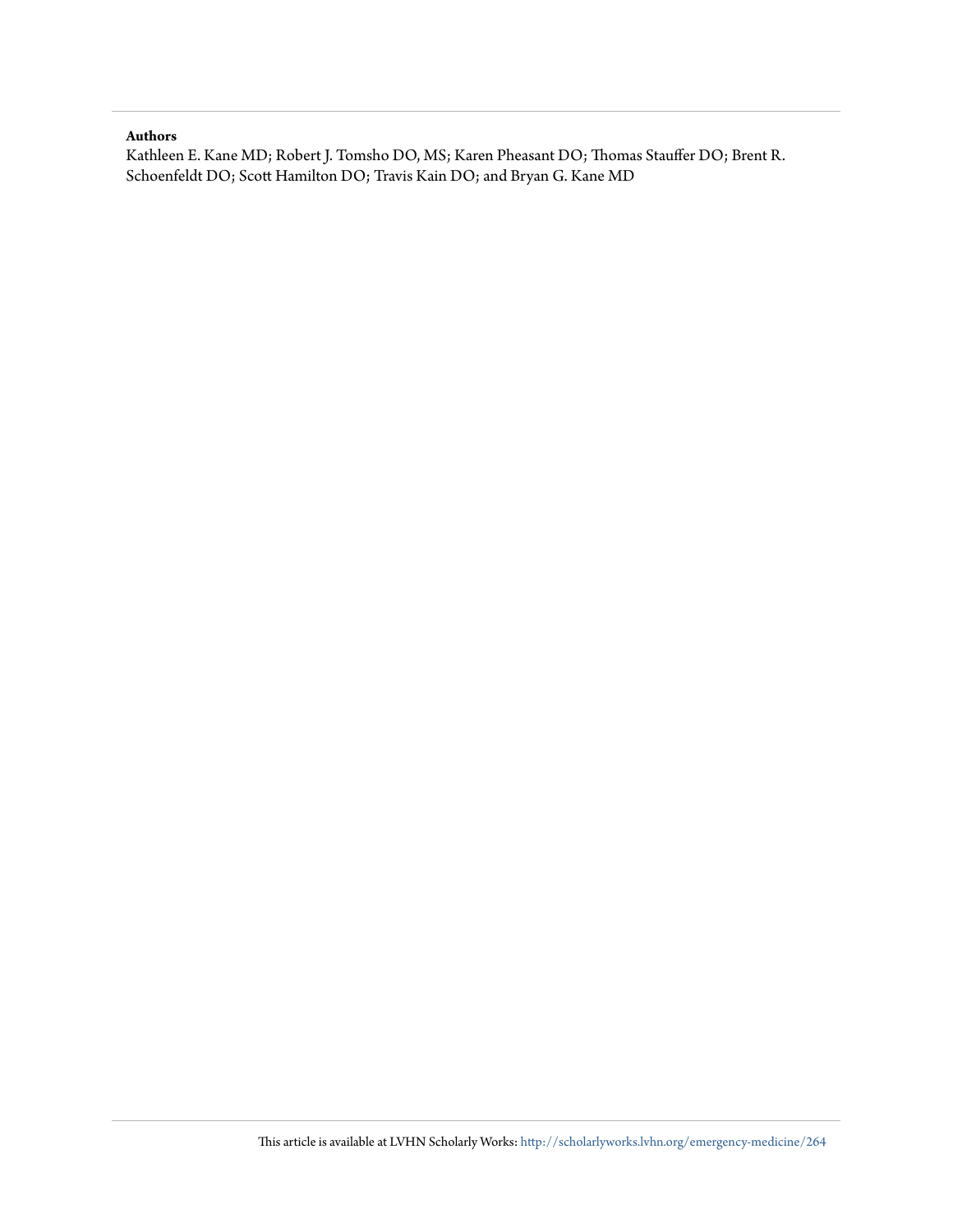## The "ICE" Study: Feasibility of Inexpensive Commercial Coolers on Mobile EMS Units

Kathleen E. Kane, MD; Robert J. Tomsho, DO, MS; Karen Pheasant, DO; Thomas Stauffer, DO; Brent Schoenfeldt, DO; Scott Hamilton, DO; Travis Kain, DO; Bryan G. Kane, MD

Department of Emergency Medicine, Lehigh Valley Health Network, Allentown, Pennsylvania USA

#### Correspondence:

Kathleen Kane, MD Lehigh Valley Health Network 1240 South Cedar Crest Boulevard, Suite #212 Allentown, PA 18103 USA E-mail: Kathleen\_E.Kane@lvh.com

Conflicts of interest and funding: This project was supported in part by an unrestricted MEDNet Grant from the Philadelphia College of Osteopathic Medicine (Philadelphia, Pennsylvania USA). The authors have no disclosures or conflicts of interest to report.

Keywords: cardiopulmonary resuscitation; deep hypothermic circulatory arrest; Emergency Medical Services; hypothermia; induced; prehospital medical care

#### Abbreviations:

AHA: American Heart Association ALS: Advanced Life Support EMS: Emergency Medical Services IH: induced hypothermia IRB: institutional review board NSS: normal saline solution ROSC: return of spontaneous circulation VF: ventricular fibrillation

Received: October 29, 2013 Accepted: February 8, 2014 Revised: January 27, 2014

Online publication: June 11, 2014

doi:10.1017/S1049023X14000545

#### Abstract

Introduction: Prehospital postresuscitation induced hypothermia (IH) has been shown to reduce neurological complications in comatose cardiac-arrest survivors. Retrofitting ambulances to include equipment appropriate to initiate hypothermia, such as refrigeration units for cooled saline, is expensive. The objective of this nonhuman subject research study was to determine if inexpensive, commercially available coolers could, in conjunction with five reusable ice packs, keep two 1 L bags of precooled 0.9% normal saline solution (NSS) at or below  $4^{\circ}C$  for an average shift of eight to 12 hours in a real-world environment, on board in-service Emergency Medical Service (EMS) units, over varying weather conditions in all seasons.

Methods: The coolers were chosen based on availability and affordability from two nationally available brands: The Igloo MaxxCold (Igloo Products Corp., Katy, Texas USA) and Coleman (The Coleman Company, Wichita, Kansas USA). Both are 8.5 liter (nine-quart) coolers that were chosen because they adequately held two 1 L bags of saline solution, along with the reusable ice packs designated in the study design, and were small enough for ease of placement on ambulances. Initial testing of the coolers was conducted in a controlled environment. Thereafter, each EMS unit was responsible to cool the saline to less than 4°C prior to shift. Data were collected by emergency medical technicians, paramedics, and resident physicians working in seven different ambulance squads. Data analysis was performed using repeated measurements recorded over a 12-hour period from 19 individual coolers and were summarized by individual time points using descriptive statistics.

Results: Initial testing determined that the coolers maintained temperatures of  $4^{\circ}C$  for 12 hours in a controlled environment. On the ambulances, results based on the repeated measurements over time revealed that the saline solution samples as defined in the protocol, remained consistently below  $4^{\circ}$ C for 12 hours. Utilizing the lower bound of the 2sided 95% exact binomial confidence intervals, there was less than a five percent chance that saline samples could not be maintained below  $4^{\circ}C$  for 12 hours, even during the summer months.

Conclusions: Simple, commercially available coolers can maintain two 1 L bags of 0.9% NSS at 4°C for 12 hours in ambulances in varying environmental conditions. This suggests that EMS agencies could inexpensively initiate prehospital IH in appropriate cases.

Kane KE, Tomsho RJ, Pheasant K, Stauffer T, Schoenfeldt B, Hamilton S, Kain T, Kane BG. The "ICE" study: feasibility of inexpensive commercial coolers on mobile EMS units. Prehosp Disaster Med. 2014;29(3):254-261.

#### Introduction

Each year in the United States, more than 166,000 patients experience out-of-hospital cardiac arrest.<sup>[1](#page-9-0)</sup> Postresuscitation induced hypothermia (IH) has been shown to reduce neurological complications in comatose survivors of cardiopulmonary arrest.<sup>[1](#page-9-0)</sup> Based on the growing body of literature and evidence, IH is recommended by the American Heart Association (AHA) and the International Liaison Committee on Resuscitation in the immediate postresuscitation care of these patients. $2-3$  $2-3$  $2-3$ 

A limited body of literature suggests that prehospital initiation of hypothermia is beneficial. Ice packs used to cool patients resulted in an odds ratio for good outcome of  $5.25\%$  ( $95\%$  CI) in the IH group compared to normothermic groups.<sup>4</sup> This recommendation suggested that unconscious adult patients who have return of spontaneous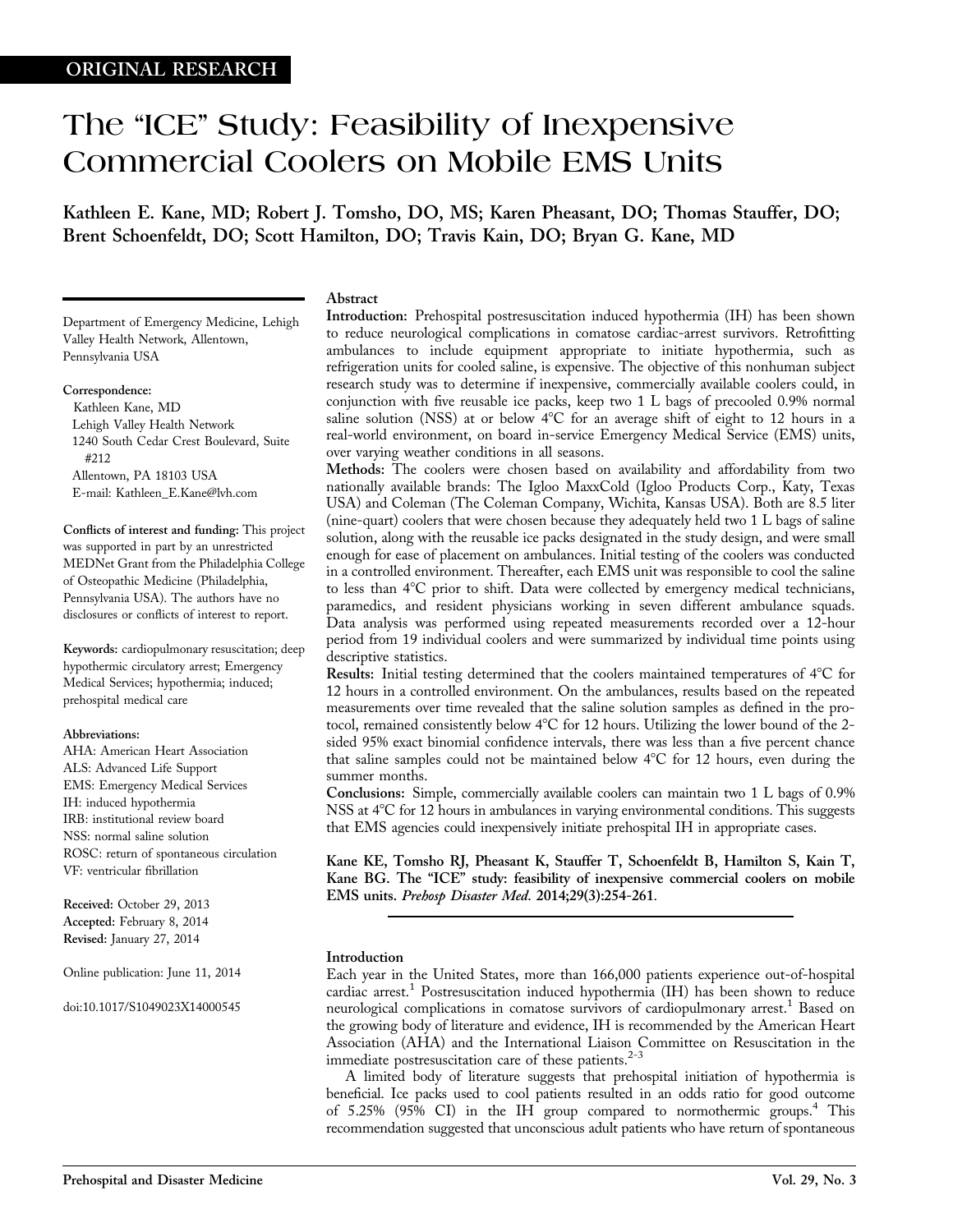circulation (ROSC) in out-of-hospital cardiac arrest should be cooled to  $32^{\circ}$ C to  $34^{\circ}$ C for 12 to 24 hours, primarily when the initial rhythm was ventricular fibrillation  $(VF)^3$ . Those recommendations also note that there may be benefit for IH in patients with cardiac rhythm disturbances other than VF.[4](#page-9-0)

Studies by Abella and Bernard have found that rapid cooling contributes to improved survivability.<sup>5,6</sup> Animal studies show that oxidant injury occurs rapidly after cardiac arrest.[7](#page-9-0) Abella reports that in a murine model, earlier cooling appears to impact survival.<sup>5</sup> Bernard et al concluded that "rapid infusion of large volume, ice-cold crystalloid fluid is an inexpensive and effective method of inducing hypothermia in comatose survivors of out-of-hospital cardiac arrest, and is associated with beneficial haemodynamic, renal and acid-base effects.'['6](#page-9-0) In a standard 70 kg adult, this is equivalent to rapid infusion of  $2.1 L$  of crystalloid at  $4^{\circ}C$ .<sup>6</sup>

Factors that limit the ability of Emergency Medical Services (EMS) systems to implement rapid cooling are primarily related to the refrigeration units. Both cost and space may be prohibiting factors for many EMS agencies. A survey of the National Association of Emergency Medical Services Physicians shows that the practice of prehospital IH is rare. $\degree$  In January, 2009, New York City (New York, USA) began a regional system of care designed to take patients to hospitals that have IH.<sup>[9](#page-9-0)</sup> In 2011, Pennsylvania (USA) added IH via 20 to 30 cc/kg bolus of 48C 0.9% normal saline solution (NSS) as a potential Medical Command Orders in its postresuscitation statewide Advanced Life Support (ALS) protocol.<sup>[10](#page-9-0)</sup>

This feasibility study's objective was to determine whether inexpensive, commercially available coolers would maintain two 1 L bags of NSS at 4°C for 12 hours (the length of a typical EMS shift on board an ambulance) in varying external environmental conditions, and to see whether cost effective means to generate prehospital cooling exist. However, it should be noted that based on recent studies, the efficacy of prehospital IH has been questioned.

#### Methods

#### Study Design

The research was designed as a prospective feasibility study that used convenience sampling. No human subjects were enrolled; the target items focused on for this study were two commercially available brands of coolers. An attempt was made to collect data in varying weather conditions. Study data were collected by volunteer emergency medical technicians and paramedics from seven different EMS services in an eastern Pennsylvania geographic region, along with resident emergency medicine physicians from a Level 1 trauma center during the residents' ambulance ride-along time as part of their EMS rotation. Note these different agencies have shifts of varying lengths, which accounts for the differing lengths that occurred in data collection.

#### Human Subjects Review

This project was reviewed by Lehigh Valley Health Network's Institutional Review Board (IRB) and was determined to be nonhuman subject research, and therefore exempt from IRB oversight.

#### Study Protocol/Procedures

The initial pilot testing placed the coolers in a stable temperature environment. Data on the saline temperature were gathered for 12-hour intervals using two electronic temperature probes.

To ensure that temperature probes did not influence the temperatures recorded, the probes were crossed over in the coolers. Any cooler that did not maintain saline at  $4^{\circ}$ C for 12 hours was eliminated in this pilot phase. Once the coolers were determined to be effective under controlled conditions, it was further sought to determine whether they were able to maintain the NSS at  $4^{\circ}$ C on EMS units.

The coolers selected after the pilot study above were chosen based on availability and affordability from two major nationally available brands, Igloo and Coleman. The Igloo MaxxCold (Igloo Products Corp., Katy, Texas USA) and Coleman (The Coleman Company, Wichita, Kansas USA) were both 8.5 L (nine-quart) coolers that were chosen to be adequate for holding two 1 L bags of saline solution, as well as the ice packs designated in the study design, and small enough for ease of placement on EMS units.

Prior to initiating data collection, each volunteer collector was given instruction as to proper study technique using a Microsoft Word Version 11.6359.8172 document and Microsoft PowerPoint Version 11.6361.8172 presentation (Microsoft Corporation, Redmond, Washington USA) reviewing chilling methods for the NSS bags, appropriate placement of ice packs, NSS bags, and thermometers, as well as data collection.

For each day's data collection, two 1 L 0.9% NSS bags were cooled to  $\leq 4^{\circ}\text{C}$ , but never to visual freezing. The NSS was cooled using either an ice bath prior to the start of data collection, refrigeration overnight, or a combination of the two methods in order to achieve the appropriate starting temperature. The ice bath was typically created in another cooler not being used for data collection that day. Variation in temperature in refrigeration units at EMS agencies mandated the use of multiple methods to achieve the appropriate starting temperature.

Once the saline solution was cooled to a temperature of  $<$ 4°C, but  $>$ 0°C, the temperature probe from a TruTemp electric thermometer (Taylor Precision Products, Oakbrook, Illinois USA) was inserted into the medication port of one NSS bag. Both chilled NSS bags were then placed in the study coolers on top of three frozen 6.7 cm x 13 cm x 3.2 cm FreezPak (LIFOAM Industries, Hunt Valley, Maryland USA) reusable ice packs and then covered with two frozen 12.1 cm x 19.1 cm x 1.8 cm FreezPak reusable ice packs. The cooler was then closed, leaving the cord from the TruTemp probe exiting through the cooler lid to the thermometer's readout panel, which was kept outside of the cooler. The full cooler with the TruTemp thermometer and a mercury thermometer for measuring the internal ambulance temperature were then placed in an accessible area of the patient compartment of the in-service ambulance the study participant would be using that day. Temperature measurements were taken of the NSS using the TruTemp thermometer. Internal ambulance temperature near the cooler was measured on the mercury thermometer, which was located adjacent to the packed cooler. Regional temperatures were collected from the Internet log from documented temperatures at a nearby International Airport.

#### Measurements

Data were collected, including date, time, and internal temperature, external cooler temperature, and regional temperatures (all in degrees Celsius) at 30-minute to 12-hour intervals over a total 12-hour study period per data set. In addition, the EMS service, date, data collector, location on the ambulance, and unit number were recorded. Data were collected on a premade form,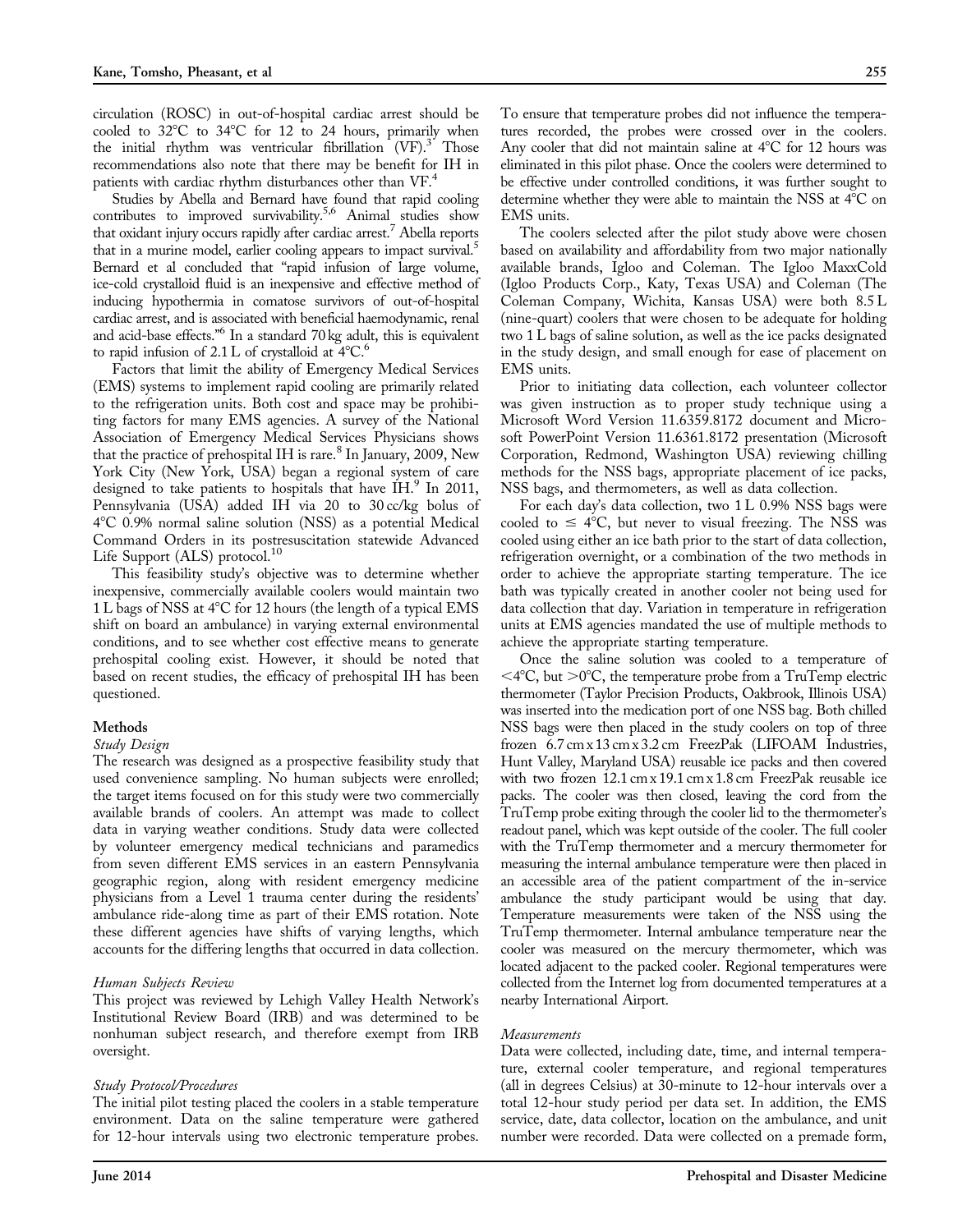Temperature Cooler 1 in °C Temperature Cooler 2 in °C

| 3 hrs                                                                                                                                                                                                                                                                                                                                                                                                                                                                                                                                                                                                                                                                    | 1.9 |               | 1.2                                                                                                                                                                                                                                                                                                                                                                                                                                                                                                                                                                                                                      |
|--------------------------------------------------------------------------------------------------------------------------------------------------------------------------------------------------------------------------------------------------------------------------------------------------------------------------------------------------------------------------------------------------------------------------------------------------------------------------------------------------------------------------------------------------------------------------------------------------------------------------------------------------------------------------|-----|---------------|--------------------------------------------------------------------------------------------------------------------------------------------------------------------------------------------------------------------------------------------------------------------------------------------------------------------------------------------------------------------------------------------------------------------------------------------------------------------------------------------------------------------------------------------------------------------------------------------------------------------------|
| 210                                                                                                                                                                                                                                                                                                                                                                                                                                                                                                                                                                                                                                                                      | 1.9 |               | 1.6                                                                                                                                                                                                                                                                                                                                                                                                                                                                                                                                                                                                                      |
| 4 hrs                                                                                                                                                                                                                                                                                                                                                                                                                                                                                                                                                                                                                                                                    | 1.9 |               | 1.8                                                                                                                                                                                                                                                                                                                                                                                                                                                                                                                                                                                                                      |
| 270                                                                                                                                                                                                                                                                                                                                                                                                                                                                                                                                                                                                                                                                      | 2.0 |               | 2.0                                                                                                                                                                                                                                                                                                                                                                                                                                                                                                                                                                                                                      |
| 5 hrs                                                                                                                                                                                                                                                                                                                                                                                                                                                                                                                                                                                                                                                                    | 2.0 |               | 2.0                                                                                                                                                                                                                                                                                                                                                                                                                                                                                                                                                                                                                      |
| 330                                                                                                                                                                                                                                                                                                                                                                                                                                                                                                                                                                                                                                                                      | 2.0 |               | 2.0                                                                                                                                                                                                                                                                                                                                                                                                                                                                                                                                                                                                                      |
| 6 hrs                                                                                                                                                                                                                                                                                                                                                                                                                                                                                                                                                                                                                                                                    | 2.0 |               | 3.0                                                                                                                                                                                                                                                                                                                                                                                                                                                                                                                                                                                                                      |
| 390                                                                                                                                                                                                                                                                                                                                                                                                                                                                                                                                                                                                                                                                      | 2.5 |               | 3.0                                                                                                                                                                                                                                                                                                                                                                                                                                                                                                                                                                                                                      |
| 7 hrs                                                                                                                                                                                                                                                                                                                                                                                                                                                                                                                                                                                                                                                                    | 2.7 |               | 3.1                                                                                                                                                                                                                                                                                                                                                                                                                                                                                                                                                                                                                      |
| 450                                                                                                                                                                                                                                                                                                                                                                                                                                                                                                                                                                                                                                                                      | 2.8 |               | 3.1                                                                                                                                                                                                                                                                                                                                                                                                                                                                                                                                                                                                                      |
| 8 hrs                                                                                                                                                                                                                                                                                                                                                                                                                                                                                                                                                                                                                                                                    | 2.8 |               | 3.1                                                                                                                                                                                                                                                                                                                                                                                                                                                                                                                                                                                                                      |
| 510                                                                                                                                                                                                                                                                                                                                                                                                                                                                                                                                                                                                                                                                      | 3.1 |               | 3.2                                                                                                                                                                                                                                                                                                                                                                                                                                                                                                                                                                                                                      |
| 9 hrs                                                                                                                                                                                                                                                                                                                                                                                                                                                                                                                                                                                                                                                                    | 3.3 |               | 3.3                                                                                                                                                                                                                                                                                                                                                                                                                                                                                                                                                                                                                      |
| 570                                                                                                                                                                                                                                                                                                                                                                                                                                                                                                                                                                                                                                                                      | 3.8 |               | 3.4                                                                                                                                                                                                                                                                                                                                                                                                                                                                                                                                                                                                                      |
| 10 hrs                                                                                                                                                                                                                                                                                                                                                                                                                                                                                                                                                                                                                                                                   | 4.2 |               | 3.5                                                                                                                                                                                                                                                                                                                                                                                                                                                                                                                                                                                                                      |
| 345                                                                                                                                                                                                                                                                                                                                                                                                                                                                                                                                                                                                                                                                      | 4.3 |               | 3.5                                                                                                                                                                                                                                                                                                                                                                                                                                                                                                                                                                                                                      |
| 11 hrs                                                                                                                                                                                                                                                                                                                                                                                                                                                                                                                                                                                                                                                                   | 4.4 |               | 3.5                                                                                                                                                                                                                                                                                                                                                                                                                                                                                                                                                                                                                      |
| 375                                                                                                                                                                                                                                                                                                                                                                                                                                                                                                                                                                                                                                                                      | 4.5 |               | 3.5                                                                                                                                                                                                                                                                                                                                                                                                                                                                                                                                                                                                                      |
| 12 hrs                                                                                                                                                                                                                                                                                                                                                                                                                                                                                                                                                                                                                                                                   | 4.5 |               | 3.9                                                                                                                                                                                                                                                                                                                                                                                                                                                                                                                                                                                                                      |
| Table 1. Pilot Data                                                                                                                                                                                                                                                                                                                                                                                                                                                                                                                                                                                                                                                      |     |               | Kane © 2014 Prehospital and Disaster Medicine                                                                                                                                                                                                                                                                                                                                                                                                                                                                                                                                                                            |
| starting at elapsed time zero and finishing at an elapsed time of<br>up to 12 hours. After each 12-hour period, the unpunctured NSS<br>bag and reusable ice packs were placed back into refrigerators,<br>freezers, or ice baths to prepare them for the next use. The<br>NSS bag that was punctured by the TruTemp thermometer<br>was replaced with a new NSS bag, which was chilled per the<br>above protocol for the next day's use. To ensure that patient care<br>was never interrupted for data collection in these in-service<br>ambulances, data entry was delayed until a study team member<br>entered the data from the logbook into a Microsoft Excel Version |     | Data Analysis | Repeated measurements recorded over a 12-hour period from<br>19 individual coolers were summarized by individual time points<br>using descriptive statistics performed with SAS statistical soft-<br>ware, version 9.2 (SAS Institute, Inc., Cary, North Carolina<br>USA). Descriptive statistics included the number of samples, the<br>arithmetic average, the median, range, and 95% confidence limits.<br>Separately, the lowest value over the entire 12-hour time period was<br>derived to determine if there was any evidence of measurements<br>below the a priori threshold of 4°C. The number of samples below |

<span id="page-4-0"></span>6AM Start Coleman Probe 2 Playmate Probe 1<br>
Coleman Probe 2 Playmate Probe 1 (Time in mins/hrs) Coleman Probe 1 Room Temp 70°F

0 mins 2.1 2.0 30 and the contract of the contract of the contract of the contract of the contract of the contract of the contract of the contract of the contract of the contract of the contract of the contract of the contract of the co 1 hr 10 0.8 90 **1.6** 1.0 2 hrs 2 hrs 1.2  $\qquad \qquad$  1.6  $\qquad \qquad$  1.2  $\qquad \qquad$  1.2  $\qquad \qquad$  1.2  $\qquad \qquad$  1.2  $\qquad \qquad$  1.2  $\qquad \qquad$  1.2  $\qquad \qquad$  1.2  $\qquad \qquad$  1.2  $\qquad \qquad$  1.2  $\qquad \qquad$  1.2  $\qquad \qquad$  1.2  $\qquad \qquad$  1.2  $\qquad \qquad$  1.2  $\qquad \qquad$  1.2  $\qquad \qquad$  1 150 1.7 1.2

(Time in mins/hrs)

USA) database.

11.6355.8172 (Microsoft Corporation, Redmond, Washington

4°C was also summarized by counts, percentages, and exact 95%

binomial confidence limits.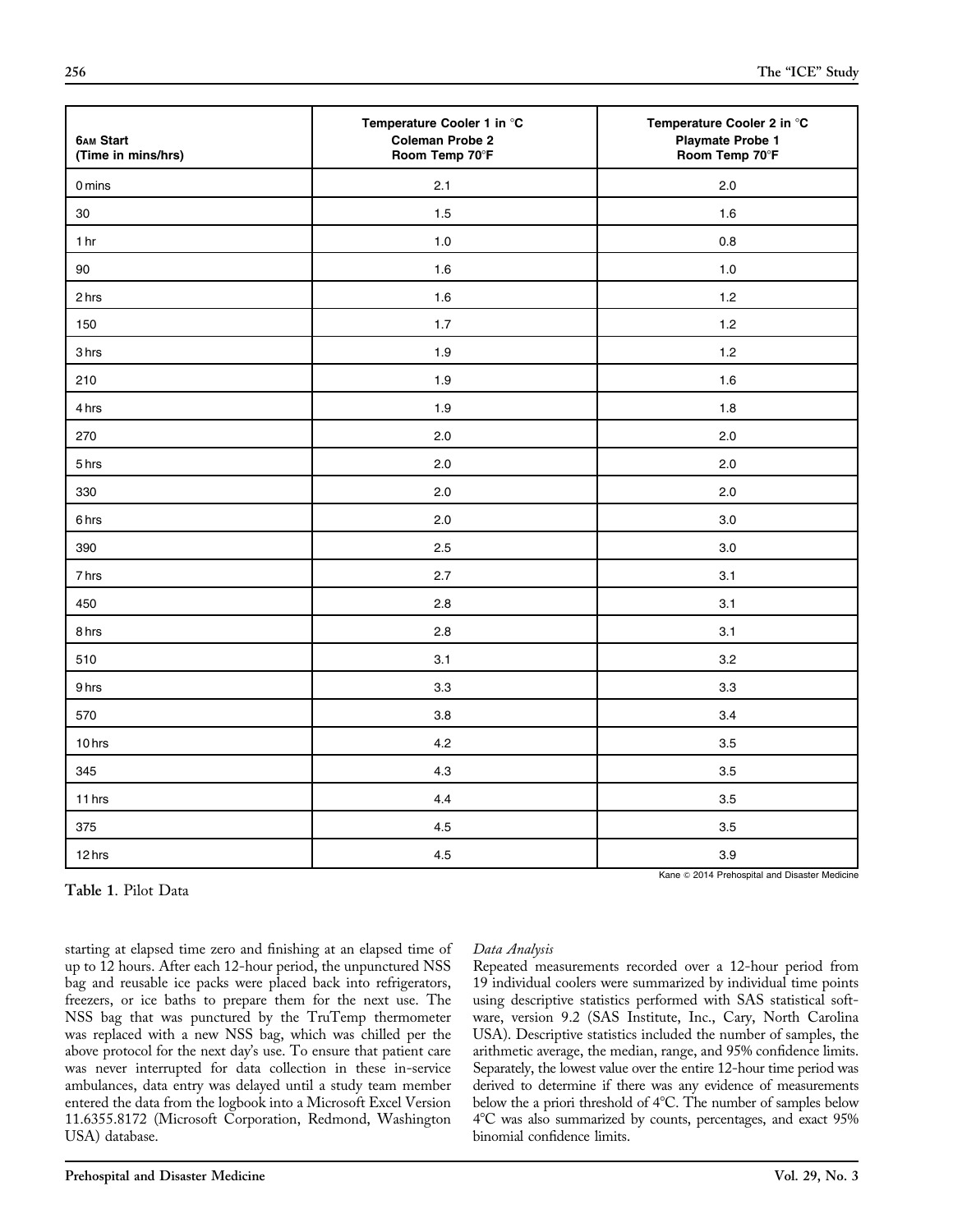<span id="page-5-0"></span>

|                                 |                |                           | 95% Confidence Intervals |       |
|---------------------------------|----------------|---------------------------|--------------------------|-------|
| <b>Observation Time (Hours)</b> | No. of Samples | <b>Arithmetic Average</b> | Lower                    | Upper |
| Baseline                        | 35             | 0.86                      | $-0.17$                  | 1.88  |
| $\pmb{0}$                       | 34             | 0.91                      | $-0.14$                  | 1.96  |
| $0.5\,$                         | 21             | 1.57                      | 0.25                     | 2.90  |
| $\mathbf{1}$                    | 30             | 1.03                      | 0.06                     | 2.01  |
| 1.5                             | 21             | 1.57                      | 0.35                     | 2.79  |
| $\overline{2}$                  | 34             | 0.85                      | $-0.03$                  | 1.73  |
| 2.5                             | $20\,$         | 1.35                      | 0.27                     | 2.43  |
| $\mathbf{3}$                    | 31             | 1.13                      | 0.35                     | 1.91  |
| 3.5                             | 22             | 1.55                      | 0.49                     | 2.60  |
| $\overline{4}$                  | 32             | 1.31                      | 0.52                     | 2.11  |
| 4.5                             | 20             | 2.25                      | 1.16                     | 3.34  |
| $5\phantom{.0}$                 | 33             | 1.52                      | 0.72                     | 2.31  |
| 5.5                             | 20             | 2.45                      | 1.43                     | 3.47  |
| 6                               | 31             | 1.87                      | 1.00                     | 2.74  |
| 6.5                             | 20             | 2.80                      | 1.69                     | 3.91  |
| $\overline{7}$                  | 30             | 2.07                      | 1.14                     | 2.99  |
| $7.5\,$                         | 19             | 3.11                      | 1.89                     | 4.32  |
| 8                               | 27             | 2.59                      | 1.63                     | 3.56  |
| 8.5                             | 16             | 3.50                      | 2.02                     | 4.98  |
| $\boldsymbol{9}$                | 27             | 2.63                      | 1.54                     | 3.72  |
| $9.5\,$                         | 15             | 3.67                      | 2.01                     | 5.32  |
| $10$                            | 22             | 2.82                      | 1.52                     | 4.11  |
| 10.5                            | 15             | 4.00                      | 2.21                     | 5.79  |
| 11                              | 21             | 3.14                      | 1.55                     | 4.73  |
| 11.5                            | 12             | 2.83                      | 2.08                     | 3.59  |
| 12                              | 19             | 3.21                      | 1.38                     | 5.04  |

Kane © 2014 Prehospital and Disaster Medicine

Table 2. Univariate Analysis Performed on the Internal Saline Temperature (Centigrade) Measurements for All Samples, by Time

Results

Initial pilot data to determine the feasibility of using coolers are shown in [Table 1](#page-4-0). This in situ work demonstrated that the coolers, using the appropriate preparation and number of ice packs, were sufficient to keep the saline below 4°C for the time duration selected by the study team for field investigation.

Data were collected on 35 samples over a 14-month period from August, 2010, through October, 2011. Nineteen samples of data were collected through 12 complete hours. While data were

intended to be collected every 30 minutes, most EMS units reported that patient care or report completion delayed data collection; most samples had only hourly data collection. Of the baseline samples recorded, the minimum starting temperature was negative 4°C, while the maximum starting temperature was 9°C. Of the 12-hour samples recorded, the minimum value was negative  $4^{\circ}$ C and the maximum value was 13 $^{\circ}$ C. Eighteen of the 35 samples were placed in the ambulance on the bench seat, the others stored in various locations within the ambulance.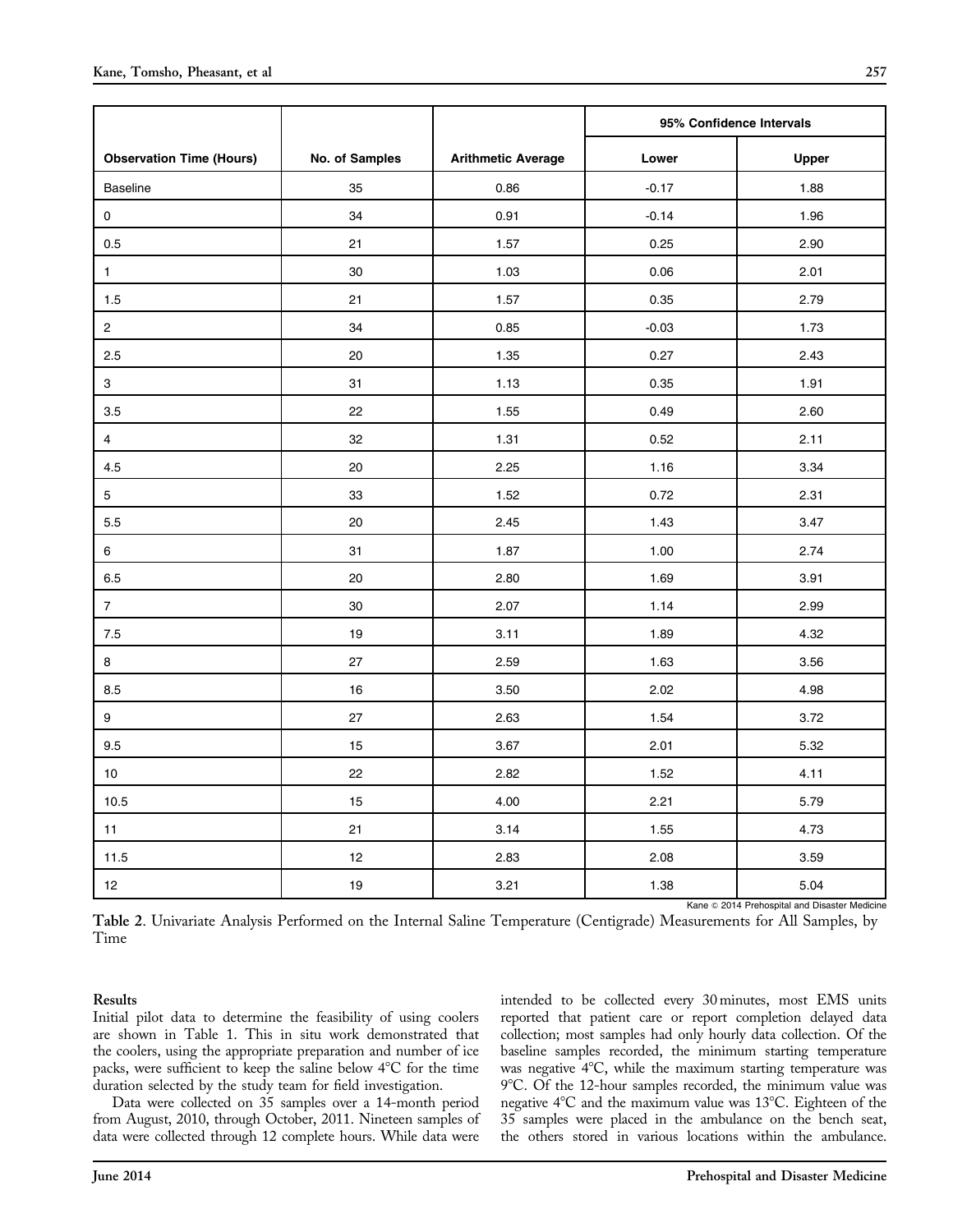|                                 |                |                           | 95% Confidence Intervals |              |
|---------------------------------|----------------|---------------------------|--------------------------|--------------|
| <b>Observation Time (Hours)</b> | No. of Samples | <b>Arithmetic Average</b> | Lower                    | <b>Upper</b> |
| Baseline                        | 32             | 0.16                      | $-0.54$                  | 0.85         |
| $\mathsf{O}\xspace$             | 31             | 0.19                      | $-0.52$                  | 0.91         |
| 0.5                             | 18             | 0.56                      | $-0.19$                  | 1.30         |
| $\mathbf{1}$                    | 27             | 0.30                      | $-0.25$                  | 0.84         |
| $1.5\,$                         | $18$           | 0.67                      | $-0.08$                  | 1.41         |
| $\mathbf{2}$                    | 31             | 0.26                      | $-0.36$                  | 0.87         |
| 2.5                             | 18             | 0.72                      | 0.07                     | 1.38         |
| $\mathbf 3$                     | 28             | 0.57                      | 0.08                     | 1.06         |
| $3.5\,$                         | 19             | 0.79                      | 0.10                     | 1.48         |
| $\overline{4}$                  | 29             | 0.79                      | 0.21                     | 1.37         |
| $4.5\,$                         | 17             | 1.41                      | 0.86                     | 1.96         |
| $\overline{5}$                  | 30             | 0.97                      | 0.44                     | 1.49         |
| 5.5                             | 17             | 1.65                      | 1.20                     | 2.09         |
| $\,6$                           | 28             | 1.29                      | 0.71                     | 1.86         |
| $6.5\,$                         | 17             | 1.94                      | 1.48                     | 2.40         |
| $\overline{7}$                  | 27             | 1.44                      | 0.83                     | 2.06         |
| $7.5\,$                         | 16             | 2.19                      | 1.66                     | 2.71         |
| 8                               | 24             | 1.92                      | 1.35                     | 2.49         |
| 8.5                             | 13             | 2.38                      | 1.80                     | 2.97         |
| $\boldsymbol{9}$                | 24             | 1.88                      | 1.24                     | 2.51         |
| 9.5                             | 12             | 2.42                      | 1.78                     | 3.05         |
| $10$                            | 19             | 1.89                      | 1.18                     | 2.61         |
| 10.5                            | 12             | 2.67                      | 2.04                     | 3.29         |
| 11                              | 18             | 2.00                      | 1.22                     | 2.78         |
| 11.5                            | 11             | 2.64                      | 1.95                     | 3.33         |
| 12                              | 16             | 1.94                      | 0.90                     | 2.98         |

Kane © 2014 Prehospital and Disaster Medicine

Table 3. Univariate Analysis Performed on the Internal Saline Temperature (Centigrade) Measurements for All Samples That Started at  $\leq 4^{\circ}C$ , by Time

While both cooler types were utilized, the Coleman cooler was used in 27 of the 35 data collections. This was due to cooler availability within the EMS unit; EMS agencies typically possessed only one type of cooler and some EMS agencies collected more data than other agencies.

[Table 2](#page-5-0) contains the data in an intent-to-treat fashion, including all 12-hour runs, regardless of whether the two 1 L NSS bags were properly cooled to below 4°C at initiation. With these samples, the 12-hour outcome demonstrated a 95% CI from  $1.38^{\circ}$ C to  $5.04^{\circ}$ C. While this does not meet the researchers' a priori definition of statistical significance, the clinical significance of  $4^{\circ}$ C versus  $5^{\circ}$ C saline solution for field-initiated cooling must be considered.

The 32 properly processed samples, meaning those which were at or below 4°C at baseline, are presented in Table 3. This data set demonstrates, with statistical significance, that at 12 hours, the coolers were effective at keeping the saline below 48C. The statistical analysis indicates that additional data would not change the outcome. Sixteen samples had data collected for 12 hours; of these, all samples were at or below  $4^{\circ}$ C at the completion of data collection.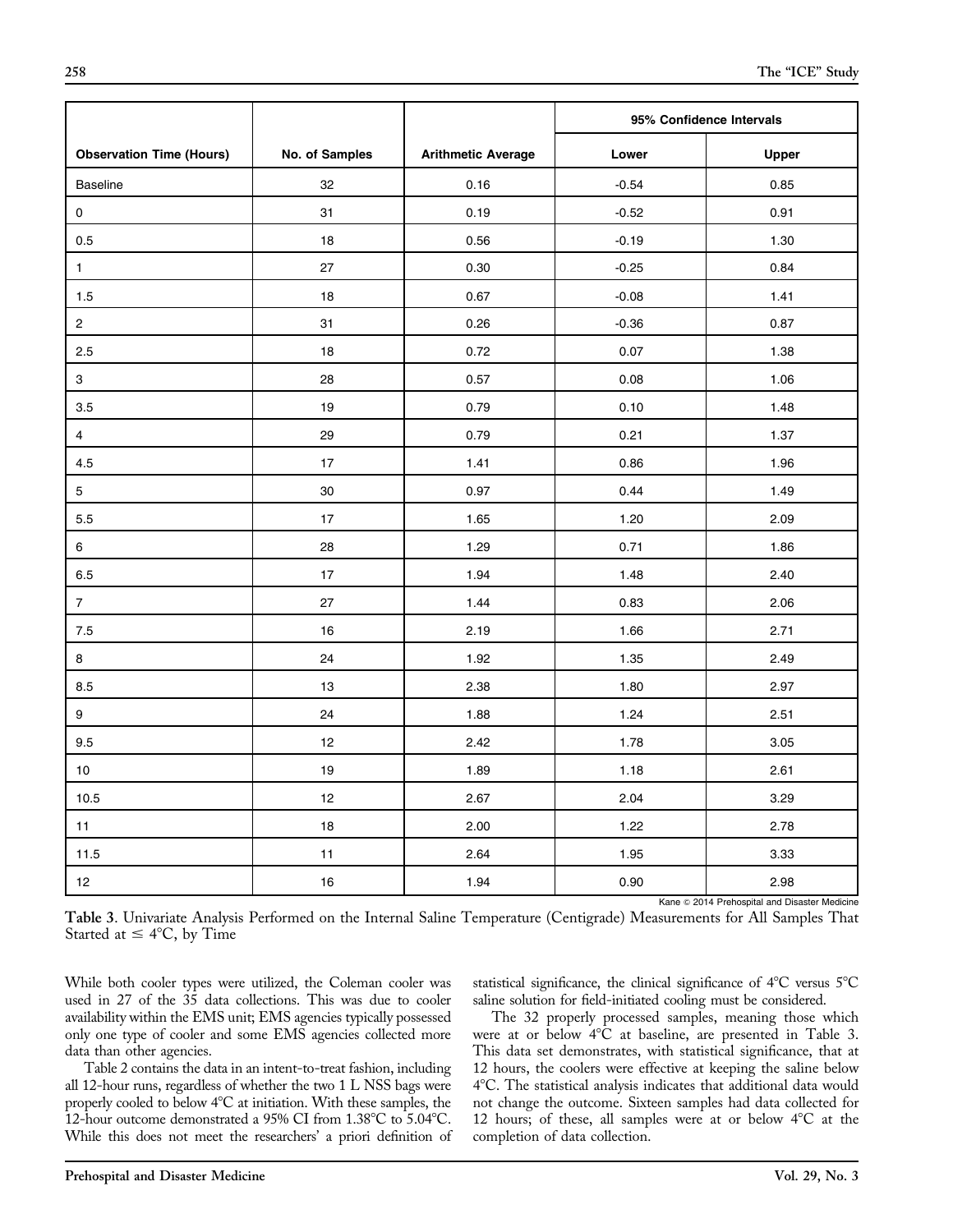|                                 |                            |                           | 95% Confidence Intervals |              |
|---------------------------------|----------------------------|---------------------------|--------------------------|--------------|
| <b>Observation Time (Hours)</b> | <b>No. of Measurements</b> | <b>Arithmetic Average</b> | Lower                    | <b>Upper</b> |
| <b>Baseline</b>                 | 35                         | 18.54                     | 16.55                    | 20.53        |
| $\mathbf 0$                     | 34                         | 18.71                     | 16.68                    | 20.73        |
| 0.5                             | 21                         | 18.29                     | 15.83                    | 20.74        |
| $\mathbf{1}$                    | 30                         | 19.73                     | 17.87                    | 21.60        |
| 1.5                             | 21                         | 18.57                     | 16.13                    | 21.02        |
| $\overline{c}$                  | 34                         | 19.56                     | 17.89                    | 21.22        |
| 2.5                             | 20                         | 18.80                     | 16.35                    | 21.25        |
| 3                               | 31                         | 21.10                     | 19.13                    | 23.06        |
| 3.5                             | 22                         | 20.14                     | 17.39                    | 22.88        |
| $\overline{4}$                  | 32                         | 21.38                     | 19.52                    | 23.23        |
| 4.5                             | 20                         | 20.95                     | 18.19                    | 23.71        |
| 5                               | 33                         | 20.97                     | 19.21                    | 22.73        |
| 5.5                             | 20                         | 21.80                     | 19.09                    | 24.51        |
| 6                               | 31                         | 21.90                     | 20.19                    | 23.62        |
| 6.5                             | 20                         | 21.35                     | 18.83                    | 23.87        |
| $\overline{7}$                  | 30                         | 21.90                     | 20.16                    | 23.64        |
| 7.5                             | 19                         | 21.74                     | 19.07                    | 24.40        |
| 8                               | 27                         | 21.78                     | 19.88                    | 23.68        |
| 8.5                             | 16                         | 22.25                     | 19.37                    | 25.13        |
| 9                               | 27                         | 22.63                     | 20.60                    | 24.66        |
| 9.5                             | 15                         | 23.47                     | 19.83                    | 27.11        |
| 10                              | 22                         | 23.23                     | 20.47                    | 25.98        |
| 10.5                            | 15                         | 23.00                     | 19.12                    | 26.88        |
| 11                              | 21                         | 22.14                     | 19.56                    | 24.73        |
| 11.5                            | 12                         | 20.33                     | 15.81                    | 24.85        |
| 12                              | 19                         | 21.26                     | 18.26                    | 24.26        |

Table 4. Univariate Analysis Performed on the External Temperature (Centigrade) Measurements, by Time

Regional temperatures varied from a low of  $0^{\circ}$ C and a high of 28°C at the initiation of data collection and a low of 4°C and a high of  $28^{\circ}$ C at the end of data collection. Temperatures within the ambulances are reported in Table 4 and demonstrate that the coolers functioned despite the ambient temperature trending upwards within the ambulance over the course of the study.

[Figure 1](#page-8-0) demonstrates a best fit line for the trend of the saline temperature over time, demonstrating that the coolers, with statistical significance, maintain the two 1 L bags of NSS at or below 4°C for an entire 12-hour EMS shift.

#### **Discussion**

Current literature supports the early initiation of IH in comatose survivors of cardiac arrest. Many of these patients suffer out-ofhospital arrest. While prolonged IH requires specialized equipment and protocols, IH has been shown to be successfully initiated by administration of 20 to 30 cc/kg of NSS at  $4^{\circ}$ C. In most adults, this is equivalent to two 1L bags of NSS. Commercial refrigeration units are available for ambulance use. However, these refrigeration units can be costly, and even busy ambulance services are expected to encounter patients appropriate for initiation of IH few times a year. This work demonstrates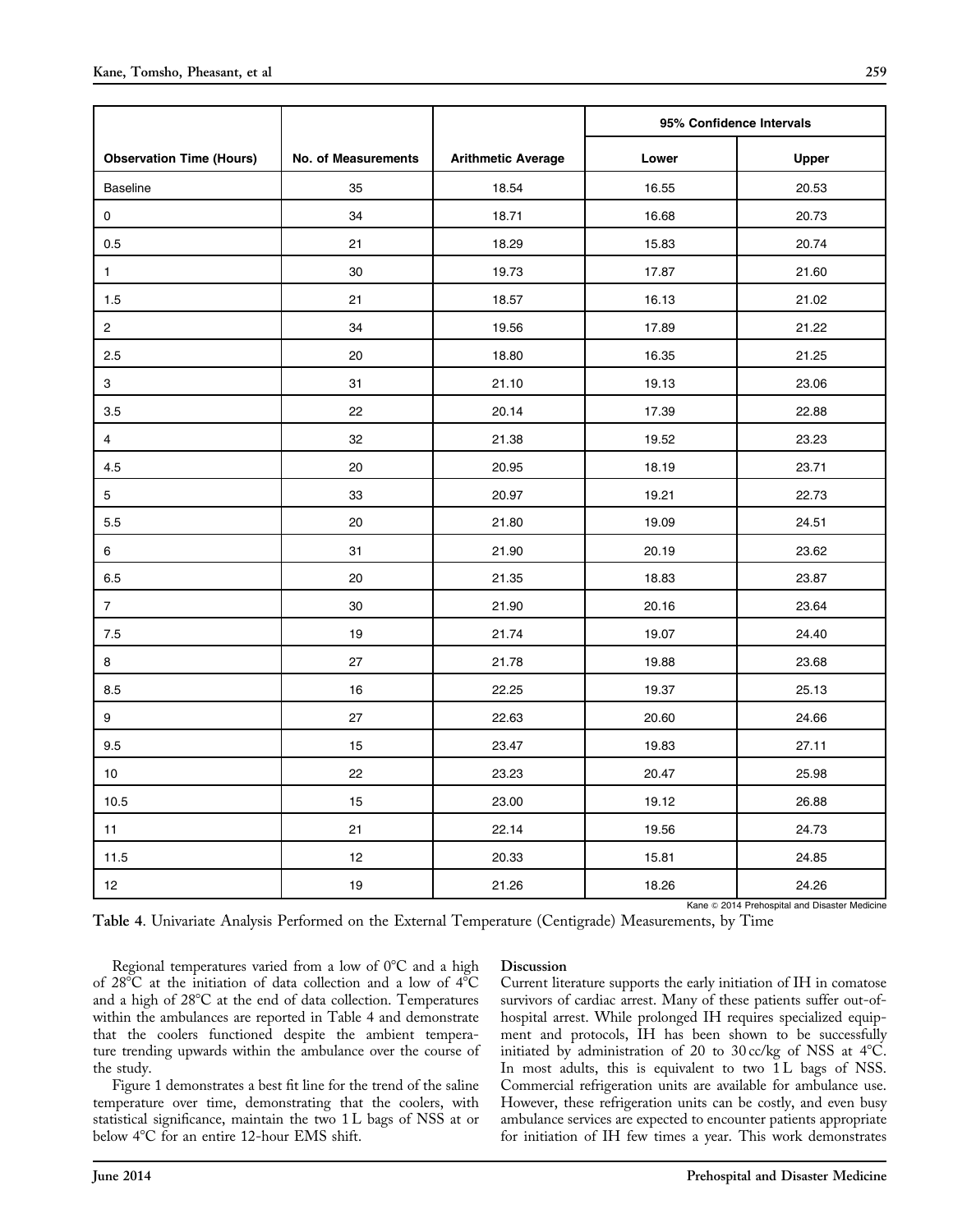<span id="page-8-0"></span>

Figure 1. Saline Temperature over Time (Playmate Cooler)

that a simple protocol and inexpensive, commercially available coolers can prepare an EMS agency for initiation of IH. The AHA guidelines currently recommend the initiation of IH in unresponsive patients with ROSC. Prehospital initiation of IH has been included in several EMS protocols, both as standing orders or potential medical command directives.

Bernard et al demonstrated more rapid cooling in patients with ROSC for which VF was the presenting rhythm randomized to prehospital cooling compared with cooling initiated in the hospital.<sup>[11](#page-9-0)</sup> While patients achieved target hypothermia more rapidly, that difference disappeared over the initial hour.<sup>[11](#page-9-0)</sup> However, a recent randomized trial including both VF and non-VF rhythms demonstrated that the use of prehospital cooling utilizing up to  $2L$  of NSS at  $4^{\circ}C$ , with the addition of other medications, successfully reduced core temperatures, though it failed to demonstrate improvements in survival or neurologic status, regardless of initial cardiac rhythm. Subgroup analysis still did not demonstrate benefit[.12](#page-9-0) As IH evolves, further study is needed to determine the best methods to achieve cooling.

The variation in starting temperatures provided the motivation to develop several methods of cooling the NSS. However, the starting temperature of some of the study samples was less than  $0^{\circ}$ C. Despite this, upon visual inspection at the start of the data collection, none of the 1 L bags of NSS demonstrated

ice crystals. It should be noted the coolers were not opened with every data collection point. Use of several search strategies in PubMed (National Center for Biotechnology Information, Bethesda, Maryland USA) failed to locate data on infusion of saline at temperatures less than  $0^{\circ}$ C. Theoretically, ice crystals may have formed that may be harmful to the patient if administered to patients prior to warming. Caution with use of the protocol upon initiation and measurement of the saline temperature prior to placement in the cooler could mitigate this concern. The researchers' selection of a goal temperature of  $4^{\circ}C$ was based upon the work of Bernard et al.<sup>[6](#page-9-0)</sup> While lower saline temperatures may ensure appropriate initiation of hypothermia, saline at lower temperatures may predispose the patient to complications.

Emergency Medical Services providers encounter patients with multiple complaints during the course of a normal shift. They require rapid access to multiple medications and interventions. The ability to simplify medications or fluid administration can be beneficial. As more regulatory agencies consider adding IH to their prehospital protocols, more EMS services will need to find appropriate methods for carrying cooled saline solution. The number of ice packs used in this study was based upon convenience and fit in the coolers. It is possible that even fewer ice packs could serve to provide adequate cooling to maintain the